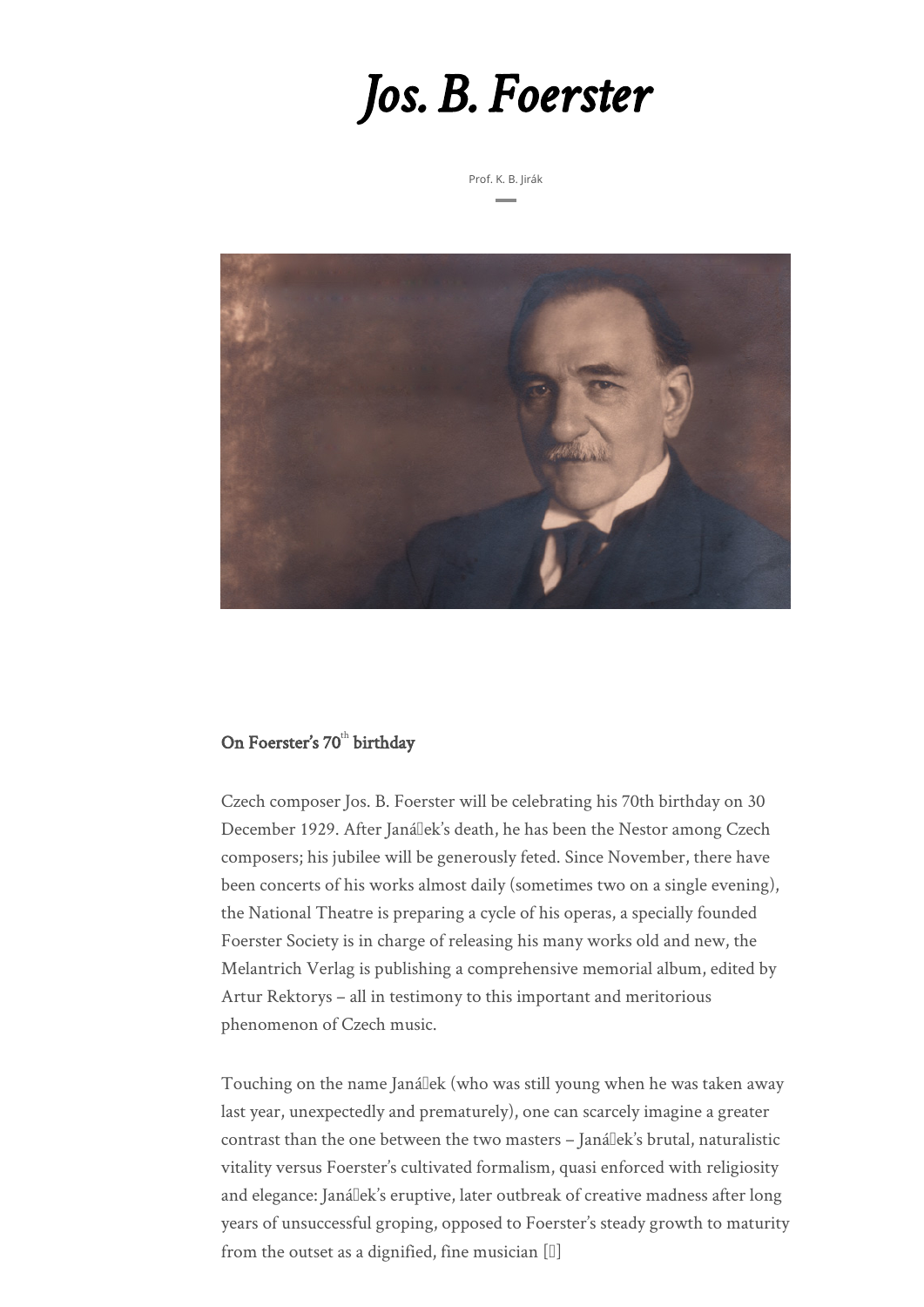The young Foerster (he still calls himself Josef Foerster Jr.) learned both the musical métier and the noble conception of art from his father  $[1]$ . After giving up studying once and for all at the polytechnic college for which he had been groomed, he became Dvo<sup>[[2]</sup> also successor at the organ of St. Adalbert's Church in 1889; he even became choirmaster with the Franciscans at 30.

He was already composing industriously; his first symphony was done in 1886 and Deborah, his first opera, was performed in 1891. The literate, cultivated young Foerster also became the music reporter for Národní listy (1884–1893), where his merits garnered much appreciation in the service of the modern and progressive.

In 1888 Foerster married the youthful Berta Lauterer, a singer at the National Theater; the marriage was to determine the course of his career. He followed her to Hamburg in 1893 when she was engaged at the State Opera there and where he became a teacher at the conservatoire and, again, a music reporter (lastly for the Hamburger Nachrichten newspaper). He also became friends with Gustav Mahler, who conducted his Third Symphony for the first time.

It was also in Hamburg where Foerster's great, mature compositional activity actually began; Eva, his most successful opera, was written there, along with Jessika after that. Mahler engaged Foerster's wife for Vienna in 1903, whence he again followed her, remaining there until the revolution. He did not return to Prague until 1919, after 25 years' absence, where he became a professor at the newly-organised State Conservatoire; after succeeding to Master Professor in 1923, he became dean of that institution for the third time in his anniversary year. He also lectured at Karls-Universität, which bestowed on him a doctorate degree *honoris causa* for his  $70<sup>th</sup>$  birthday; Foerster was the first musician to receive the tribute since Dvollák.

The artistic harvest of his rich life is extraordinarily vast, comprising nearly 150 opus numbers. Foerster biographers divide his work into three periods; the preliminary one extends to the end of his sojourn in Prague (1893), during which his work initially had little consistency. Smetana and Dvollák had a strong effect on him, and the influence of foreign composers such as Grieg and Tchaikovsky are traceable in the origins of his music at that time. Foerster's individuality emerged only gradually, coming to the fore in his first two symphonies, the opera *Deborah* and his *Stabat mater*.

His Hamburg sojourn marks his second period, of which Eva, music's first Czech peasant opera, is the apex. The libretto is by the same woman who wrote *Jenllfa* and it is drawn from the same milieu - but what a difference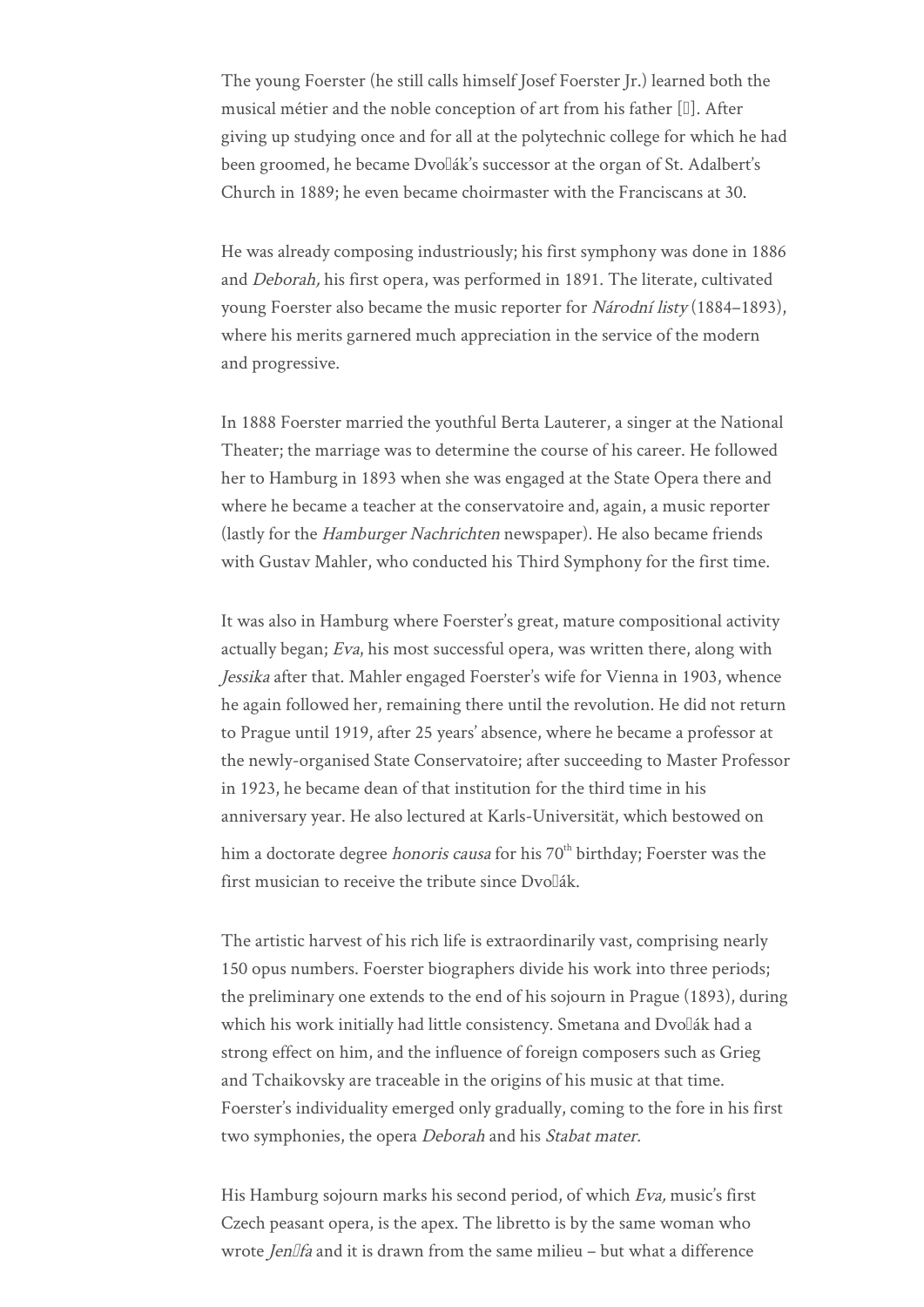there is between Janállek's conception and Foerster's! With Foerster there is scarcely a trace of folklore; realistic drama is spiritualised and rises at the end to almost mystical sublimity. To this day, it is one of the most important works in Czech opera.

Forester is often and mistakenly thought of as a mere lyrical composer. Indeed, his lyricism is one of his predominant characteristics, but it is always linked closely to life. That is why he can be a powerful dramatist at decisive moments, as his operas evince at every step. Nor does his oft-quoted mysticism ever lose touch with life on earth; he is not a mystic like Bllezina, who merely happens to touch this world from faraway celestial bodies. On the contrary, he is always inspired by life, with which he always has an positive relationship.

That is also the explanation for his religiosity; although it is not demotic like Dvollák's, neither is it an absolute translation into spheres far removed from everyday life. Foerster's god and angels always appear in human guise and the artist speaks to them in a manner familiar to people.

Apart from the aforementioned Third Symphony and Jessika, he wrote an enormous number of Lieder in Hamburg. (Over 300 are printed; adding the unpublished ones makes a total of perhaps about 1,000 – but who can count them?). He also composed choruses, most of them for male voices, of extraordinary importance in the development of Czech choral singing.

After Hamburg came his Vienna period. His personality became ever profounder, the hymnal paeans to God and Love which he sang becoming more and more inward and tender. The Fourth Symphony arrived, the most grandiose of the four and a glorification of the Easter miracle; his lyrical chamber opera *Die Unüberwundenen* ["The Unvanquished"] is replete with endless longing.

Foerster's music kept flowing – Lieder, chamber music, symphonic poems – while he once again became a newspaper reporter (for *Die Zeit*) [ $\Box$ ] But then came his long-desired return to Prague. It brought the composer (now 60) new recognition – and heavy blows struck by Fate. His young son passed away, and that death reshaped the physiognomy of Foerster's music in his final years, although he was not even technically unreceptive to the new outlooks of the postwar era. It did not become atonal, of course – that would have contradicted his innermost nature – but it did turn from the predominantly consonant *typus* to the dissonant.  $[\mathbb{I}]$